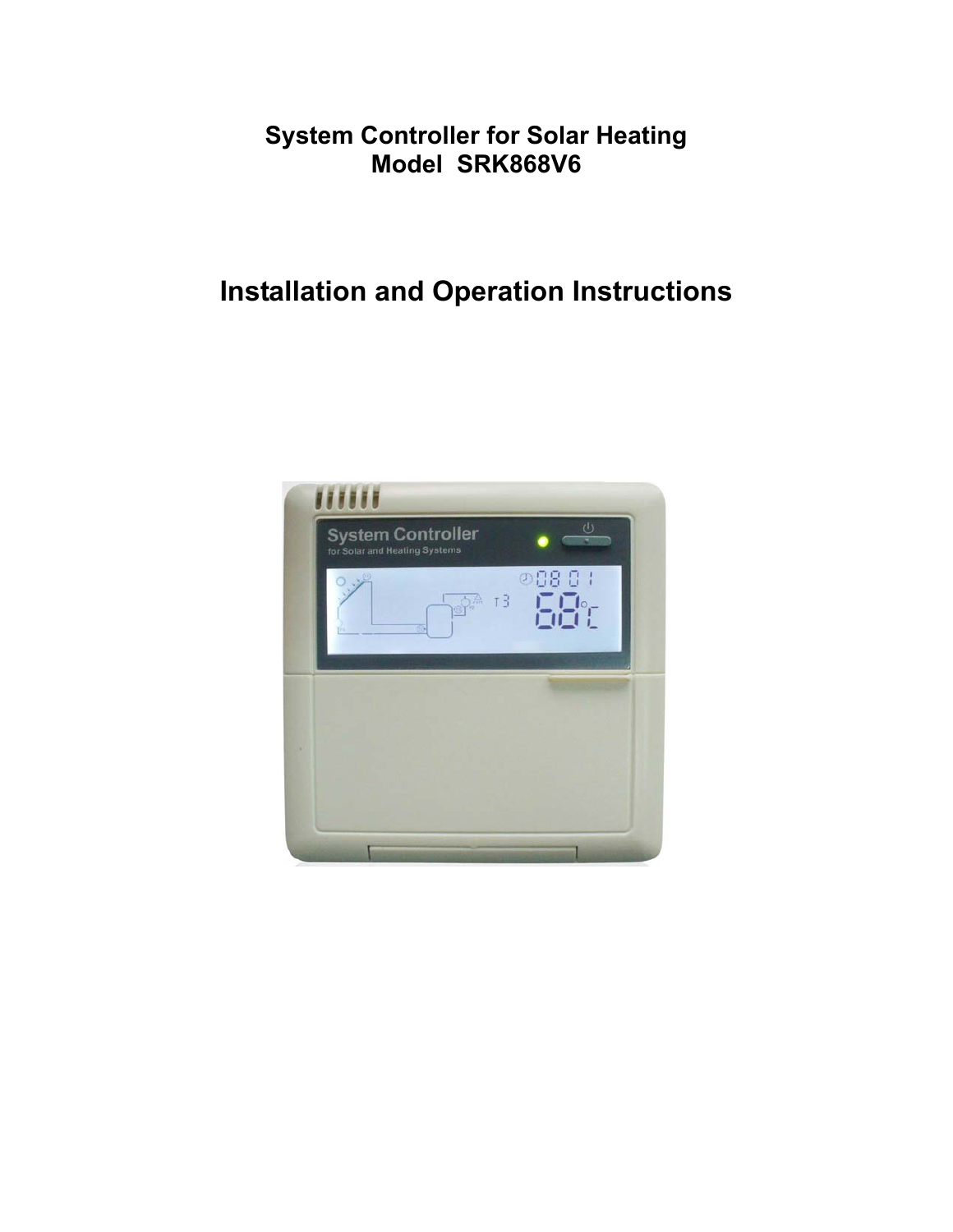# **Solar Controller Kit**



# **Kit Contents:**

| Item | <b>PCS</b> | <b>Description</b>                                        |
|------|------------|-----------------------------------------------------------|
|      |            | <b>Control Panel with LCD display and Control Key Pad</b> |
|      |            | <b>Power Module with Wiring Terminal strip</b>            |
| ົ    |            | NTC Temp. Probes for Water Tank (upper and lower          |
|      |            | NTC Temp. Probe for Hot Water Pipe (Optional)             |
|      |            | PT1000 Temp. Probe for Solar Panel                        |
|      |            | <b>Mounting and wiring hardware</b>                       |
|      |            | Installation and Operation Instructions manual            |

# **Features:**

- **Suitable for most types of Solar Heating systems**
- **Internal real time Clock with backup**
- **3 temperature sensor probes + 1 optional**
- **1 Output for Solar panel circulating pump**
- **1 Outputs for User Hot Water pipe circulating pump**
- **1 High Power Output for water tank Booster Heating**
- **1 Output for optional valve for overheat cooling**
- **Programmable Temperature Differential on the Solar Collector**
- **Programmable Water Tank Temperature and Time for the tank booster heating**
- **Programmable Time ( of day ) and Temp. for User Hot Water pipe circulation**
- **Programmable Tank overheat protection**
- **Programmable Solar Collector freeze protection with reheating**
- **Monitoring and display off all temperature sensors readings**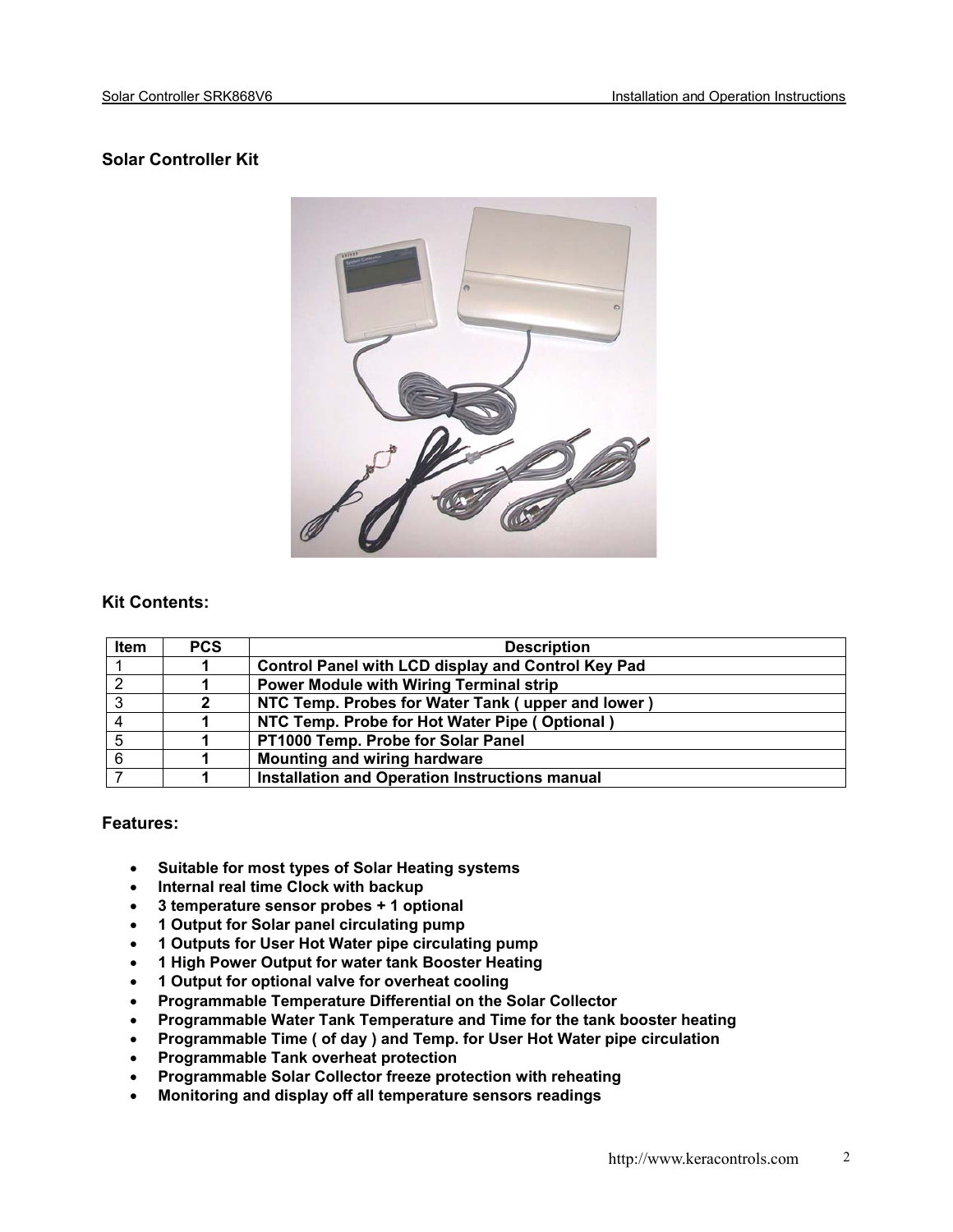# **Control Panel**



| Item           |                                        | <b>Description</b>                                               |
|----------------|----------------------------------------|------------------------------------------------------------------|
|                | <b>Green lamp</b>                      | Supply Power ON indicator                                        |
| $\overline{2}$ | <b>ON/OFF pushbutton</b>               | Controller ON/OFF switch (and special functions)                 |
| 3              | " $\overline{N''}$ " $\nabla$ " Adjust | Adjustment UP, DOWN buttons                                      |
| 4              | $\blacktriangle$ T                     | Solar Temperature Difference preset mode                         |
| 5              | <b>Manual ▲T</b>                       | Manual ON/OFF switching of Solar circulating pump (P1)           |
| 6              | OK.                                    | Activate / Deactivate selected function                          |
|                | $^{\circ}$ C / $^{\circ}$ F            | Celsius / Fahrenheit selection                                   |
| 8              | <b>SET</b>                             | Start of Programming modes or activation of special functions    |
| 9              | <b>Pipe timing</b>                     | Timer Programming mode for Hot Water pipe circulating pump (P2)  |
| 10             | <b>Recovery</b>                        | Reset the display to factory default settings                    |
| 11             | <b>Temp. Display</b>                   | Display the temperature readings                                 |
| 12             | <b>Clock</b>                           | Set the Clock                                                    |
| 13             | <b>Heating</b>                         | Auto Time/Temperature Program and Manual control of Booster Heat |
| 14             | "<">">Transfer                         | Cursor control during preset                                     |
| 15             | Display screen                         | LCD display with LED backlight                                   |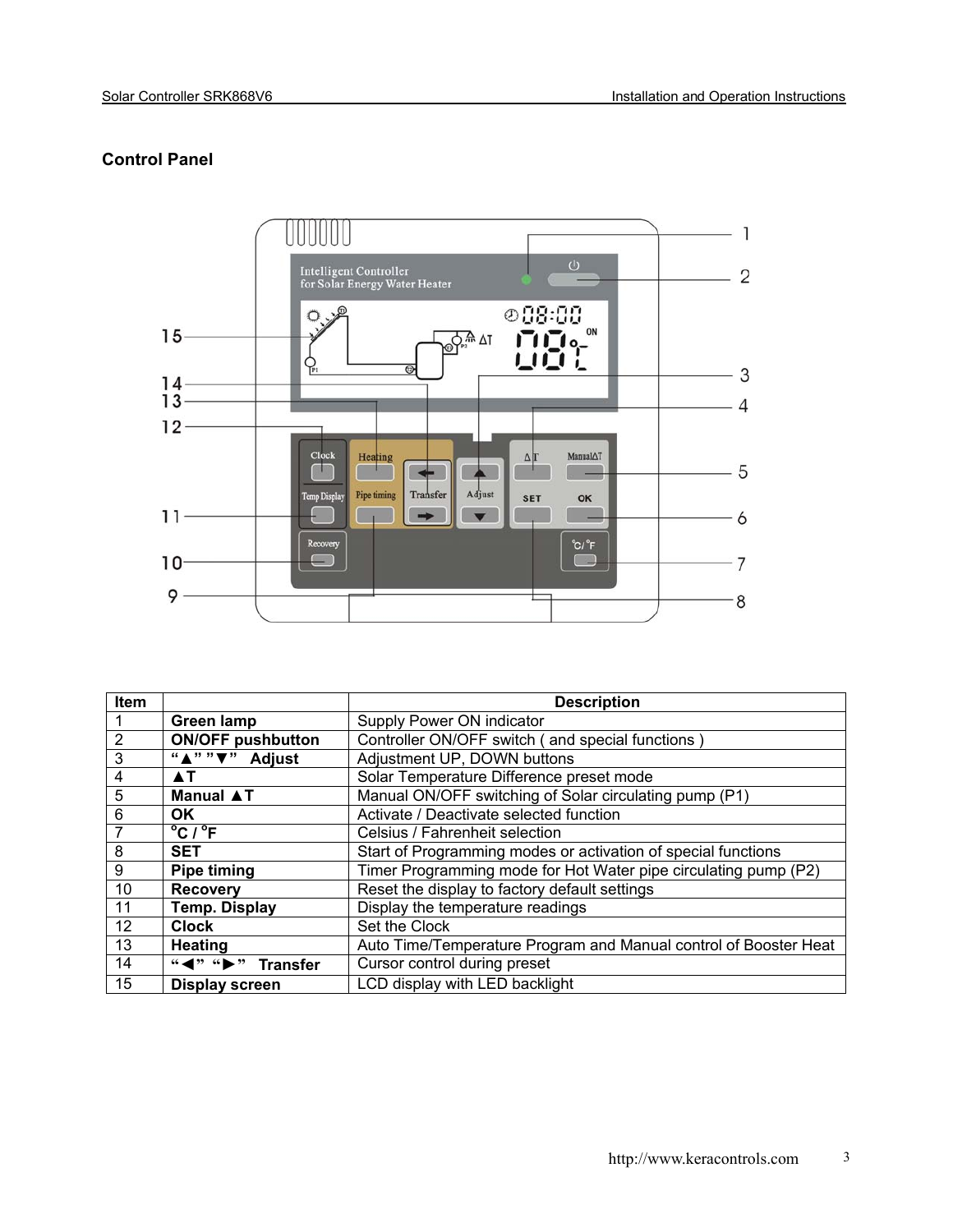# **INDEX**

|      |                                                      | page             |
|------|------------------------------------------------------|------------------|
|      | 1. Safety information                                | 5                |
|      | 2. Installation                                      | 6                |
| 2.1  | <b>Control Panel installation</b>                    | 6                |
| 2.2  | Power Module installation                            | 6                |
|      | 2.2.1<br>Wall adaptor plate                          | 6                |
|      | 2.2.2<br>Wiring                                      | 6                |
|      | 3. System Setup and Operation                        | 8                |
| 3.1  | ON /OFF button operation                             | 8                |
| 3.2  | Clock preset                                         | 8                |
| 3.3  | Manual operation                                     | 9                |
| 3.4  | Temperature display                                  | 9                |
| 3.5  | System configuration examples                        | $\boldsymbol{9}$ |
|      | 3.5.1<br>Configuration A                             | 9                |
|      | 3.5.2<br>Configuration B                             | 10               |
| 3.6  | Differential Temperature control                     | 10               |
| 3.7  | Programmable, Temperature controlled heating booster | 11               |
| 3.8  | Time controlled user Hot Water circulation           | 12               |
| 3.9  | Temperature controlled user Hot Water circulation    | 12               |
| 3.10 | Anti Freeze protection                               | 13               |
| 3.11 | High temperature protection (mode 1)                 | 13               |
| 3.12 | High temperature protection (mode 2)                 | 14               |
| 3.13 | " <sup>o</sup> C/ <sup>o</sup> F" button             | 14               |
| 3.14 | System protection features                           | 14               |
|      | 4. Trouble shooting                                  | 15               |
| 4.1  | Error protection                                     | 15               |
| 4.2  | Error messages                                       | 15               |
| 4.3  | Preventing potential errors                          | 15               |
|      | <b>5. Specifications</b>                             | 17               |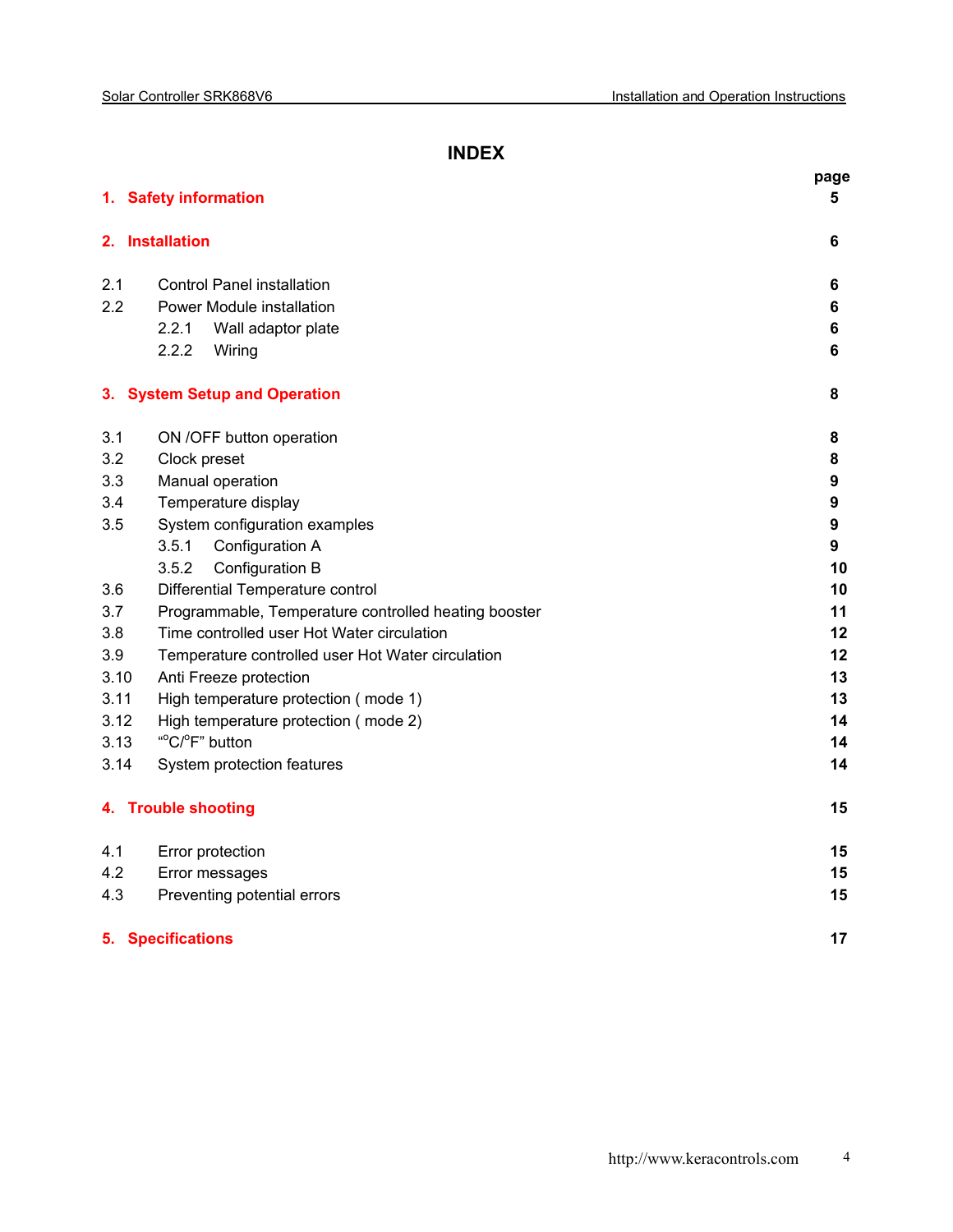# **1. Safety information**

- When laying cables, please ensure that no damage occurs to any of the safety installations in the building.
- The controller must not be installed in rooms with flammable gasses or materials.
- Make sure that the environmental conditions do not exceed the controller and other systems specifications.
- Before connecting the device, make sure that the Power Supply Line specifications match the controller.
- All devices connected to the controller must conform to the technical specifications of the controller.
- All installation must be performed ONLY when ALL POWER is disconnected. All local work and safety regulations must be followed. Wiring or any operations that require opening of electrical enclosures (e.g. even changing the fuse) should be performed by qualified personnel.
- Installation, electrical wiring, setup and maintenance of the device should be performed by trained, professional personnel familiar with this manual and should follow the instructions contained herein.

The manufacturer cannot monitor the compliance with these instructions or the circumstances and methods used during installation, operation and maintenance of this controller. Improper installation can cause damage to people and equipment. Therefore, the manufacturer and the retailer are not liable for any losses, damages or cost that might arise due to improper installation, operation or use and maintenance of the system.

If it becomes evident that safe operation is no longer possible (for instance visible damage), please make sure that the system is powered OFF and deactivated immediately.

**Note**: Ensure that the device cannot be accidentally put into operation.

The manufacturer reserves the right to make changes to the product, technical specifications or installation and operation instructions without prior notice.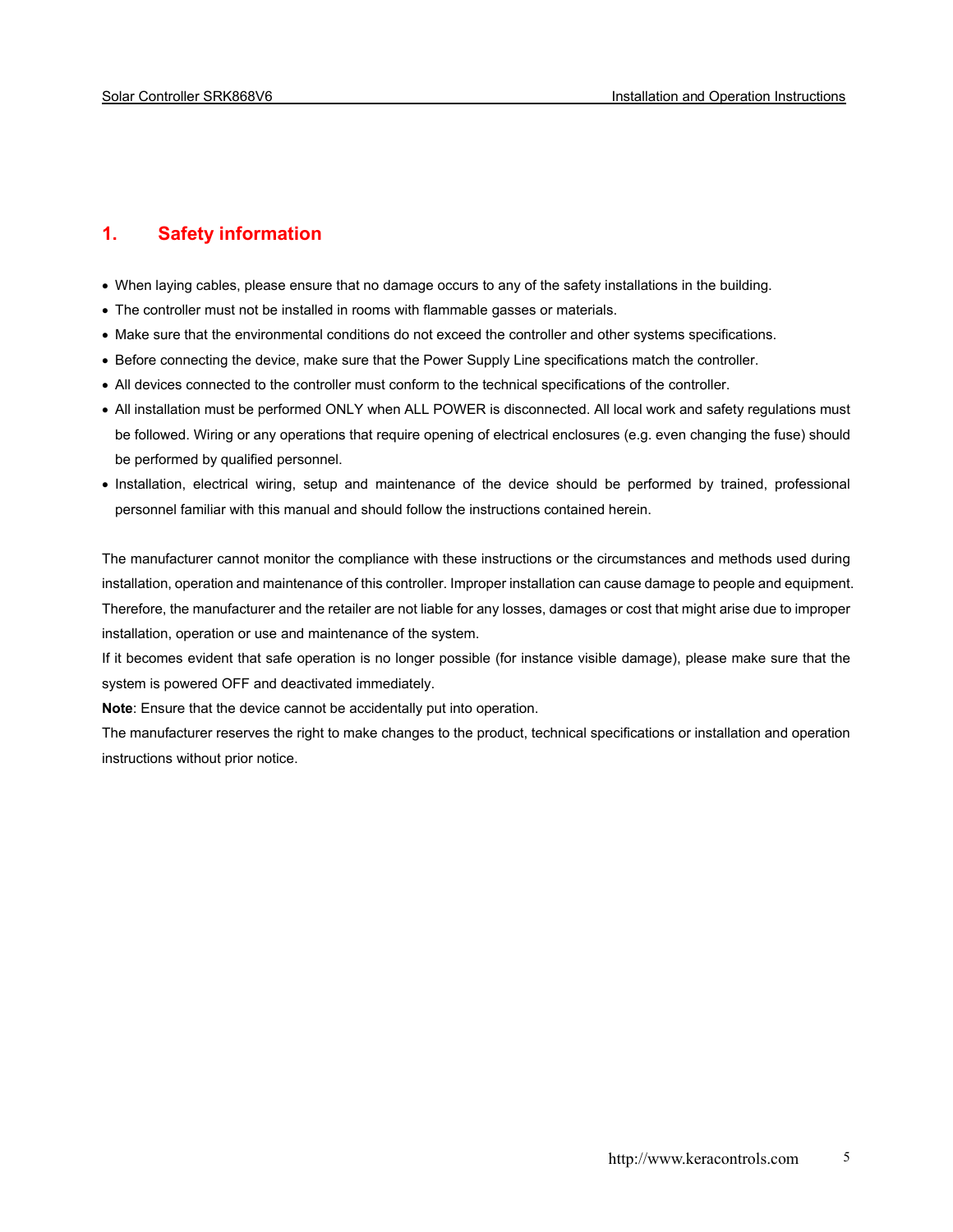# **2. Installation**

# **2.1 Control Panel Installation**

- ► Separate the back panel from the display using a screwdriver as shown in Pic. 1
- ► Fix the back panel on the wall using screws, see Pic. 2
- ► Reinsert the face of the display into the latches in the back panel, see Pic. 3





### **2.2 Power Module Installation**

# **2.2.1 Wall adaptor plate**

- ► Mark the holes position on the wall (Pic. 4)
- ► Install the anchors and fasten the adaptor plate with screws (Pic. 4)
- ► Hang the Power Module on the adaptor plate

### **2.2.2 Wiring**



**Disconnect ALL Power supply before opening the enclosure !** 

**All guidelines and local safety regulations must be observed.** 

► To access the wiring compartment, loosen the screws (1,2) and remove the smaller terminal cover. ( Pic. 5 )



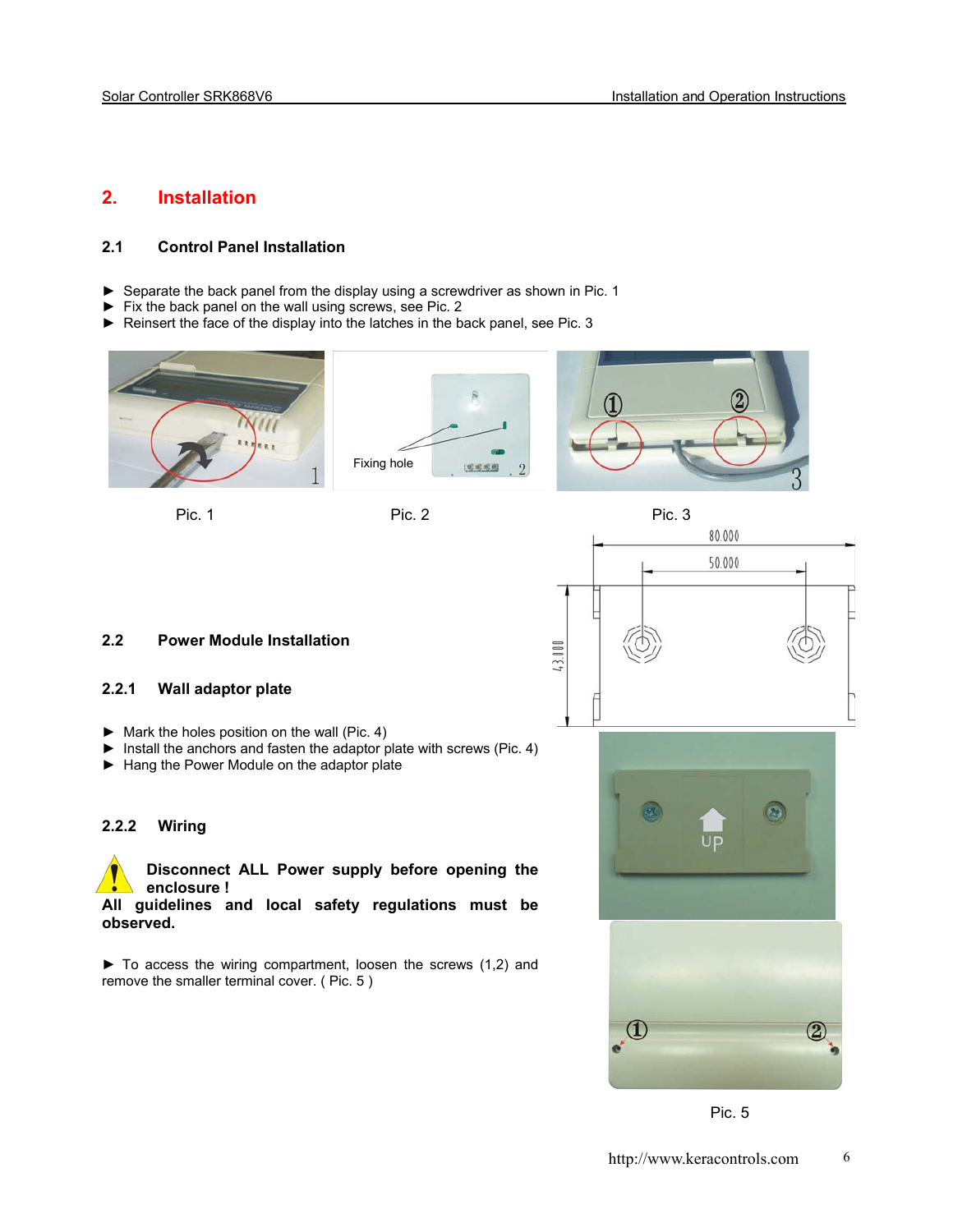**The Supply Power or the load power should ONLY be switched ON when the housing of the controller is CLOSED and secured. Make sure that the wiring and the enclosure are not damaged.** 

 **If needed, the thin plastic tabs in the wall of the terminal compartment cover may be broken off to facilitate routing of the wires** (See Pic. 6) **.** 



• **Wiring Terminals ( see Pic. 7)** 



Pic. 7

| <b>Abbreviation</b>          | <b>Function</b>                                         |
|------------------------------|---------------------------------------------------------|
| <b>T1</b>                    | Solar Collector temperature sensor T1                   |
| T <sub>2</sub>               | Tank temperature sensor T2, (Tank bottom)               |
| T <sub>3</sub>               | Tank temperature sensor T3 (Tank top)                   |
| T4                           | (Optional) User Hot Water pipe temperature sensor       |
| 3-core wire to Display       | 3-conductor cable Connection to Control Panel           |
| <b>Power</b>                 | Power Supply Line                                       |
| Heating                      | Output to control the Booster heating H1                |
| <b>A</b> Ton/ <b>A</b> Toff  | To Solar circulating pump P1                            |
| <b>Pipe circulation</b>      | To User Hot Water circulating pump P2                   |
| <b>Electromagnetic Valve</b> | To activate Tank high temperature protection valve (R1) |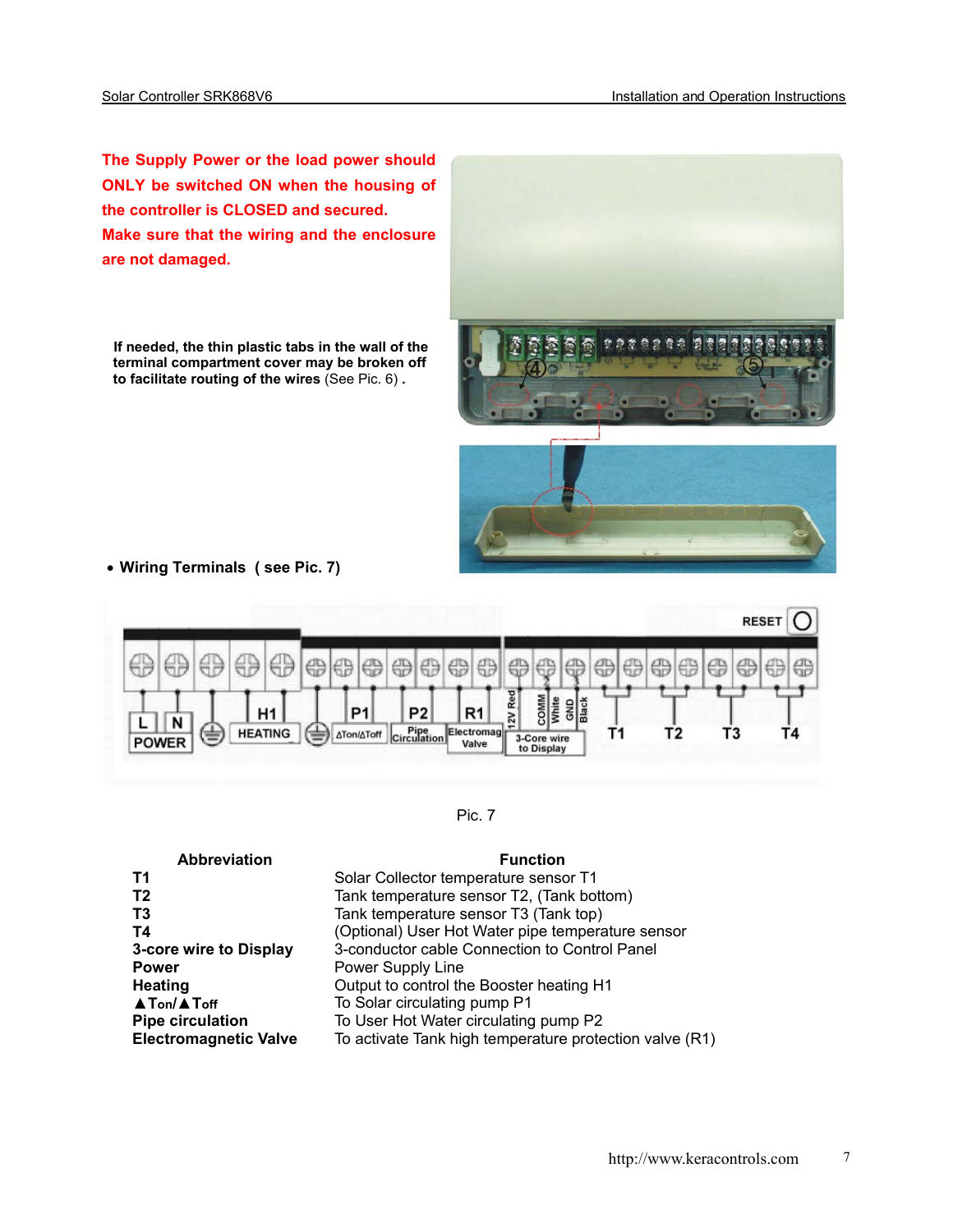| <b>Inputs</b>                                                                                                                 | <b>Outputs</b>                                                                                                                                                                                                            | <b>Power Supply connection</b>                                                                |  |  |
|-------------------------------------------------------------------------------------------------------------------------------|---------------------------------------------------------------------------------------------------------------------------------------------------------------------------------------------------------------------------|-----------------------------------------------------------------------------------------------|--|--|
| Inputs T1, T2 and T3 (T4 optional)<br>for temperature sensors wiring<br>3-cond, cable connected to the<br>2.<br>Control Panel | Outputs P1 and P2: electromagnetic<br>relays<br>max. Switching current: 5A<br>Output H1: electromagnetic relay,<br>2.<br>max switching current 16A<br>Output R1: electromagnetic relay,<br>3.<br>max switching current 5A | Make sure that the<br>1.<br>Power Line voltage is<br>as specified for the<br>controller model |  |  |

**System Reset:** This button is located above the screw terminals. Press to RESET the entire system to the factory settings.

# **NOTE: Installation of the temperature sensors:**

Only the originally supplied Pt1000 temperature sensor should be used at the Solar collector. It has high temperature silicon jacketed cable that is suitable for all weather conditions. This temperature sensor and the cable can withstand temperatures up to +280°C (+536F). There in NO positive and negative polarity on the sensor connections.

Only the originally supplied NTC10K, B=3950 temperature sensors should be used at the tank and hot water pipe locations. They have PVC jacketed cable, that is temperature resistant up to +105°C (+221F). There is NO positive or negative polarity on the sensors connections.

All sensor cables carry low voltage, and must not be laid close to any high voltage wiring like 120, 230 or 400-volt wiring. A minimum separation of at least 100 mm (4") is required.

If external electromagnetic fields are present, e.g. from heavy current cables, overhead train cables, transformer substations, radio and transmitters, radio stations, microwave devices etc, then the sensor cables may have to be adequately shielded.

The Sensor cables may be extended to a maximum length of appx. 100 meters ( 300 feet ). The longer the cable, the heavier (thicker) the cable gauge should be used.

# **3. System Setup and Operation**



Remember to connect the sensors and the pumps to the controller before connecting the Power supply ! After switching on the power to the controller, first set the controller "clock".

**Note, that the control panel LCD display has a back light that can turn itself off after appx. 30 minutes of not using any pushbuttons. The backlight will be reactivated immediately upon pressing of any button on the panel.** 

# **3.1 ON / OFF button operation**

► Press and hold the "**ON/OFF**" button for 3 seconds. The entire controller will be deactivated but the tank temperature (T2) and current time ( clock ) will remain displayed on the screen.

When the "**ON/OFF**" button is pressed again, the controller will be reactivated.

# **3.2 Clock preset**

After power is switched on for the first time, the display will show the clock time as: "00:00".

- ► Press the "**Clock**" button. The clock hours will flash
- ► Press "▲""▼" buttons to set the current hour.
- ► Press the "**Clock**" button again. The clock minutes will flash
- ► Press "▲""▼" buttons to set the current minutes.

After 6 seconds the controller will store the setting automatically.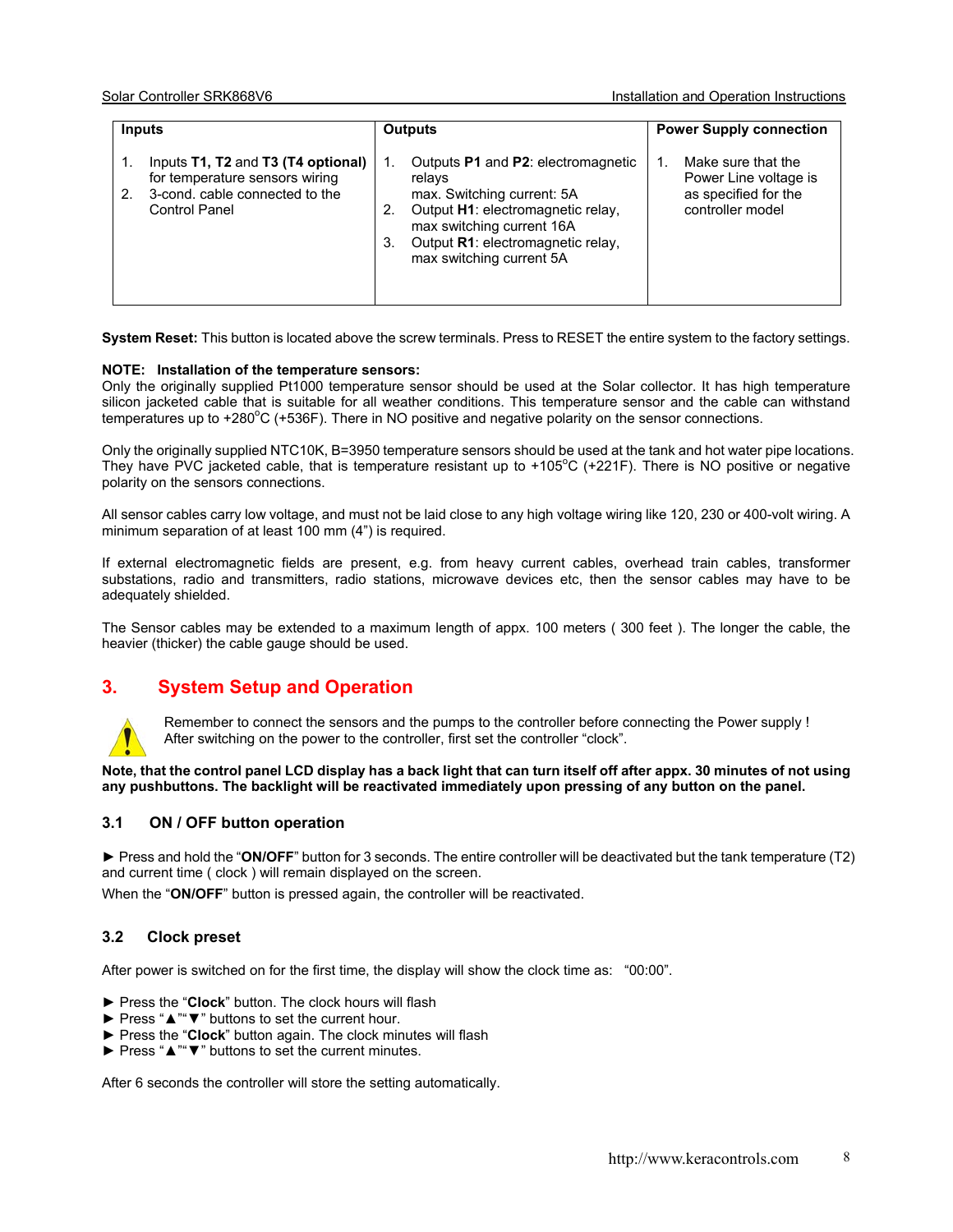# **3.3 Manual operation**

When powering up the controller for the first time, or during testing, the outputs of the controller may be operated manually as follows:

#### • **Manual operation of the Solar Panel Pump (P1)**

► Press the "**Manual ▲T**" button. The solar circulation pump (P1) will be switched ON. The display will indicate this status. ► Press the "**Manual ▲T** " button again. The solar circulation pump (P1) will be switched OFF or the program will deactivate it after 10 minutes automatically.

#### • **Manual operation of the Hot Water circulating pump (P2)**

► While the Supply Power is on, press the "**ON/OFF** " button to activate the hot water pipe circulation pump (P2). The display will indicate this status.

► Press the "**ON/OFF** " button again to shut-off this pump or the program will deactivate it after 3 minutes automatically.

#### • **Manual operation of the Heating booster (H1)**

- ► Press and hold the "**Heating** " button for 6 seconds. The booster heating output (H1) will be switched ON.
- ► Press the "**Heating**" button again to turn OFF this output immediately.

# **3.4 Temperature display**

► Press the "**Temp. Display**" button repeatedly to review the current temperature readings for: the collector (T1), tank bottom (T2), tank top (T3) and the hot water pipe circulation sensor (T4).

The temperature of the tank bottom sensor (T3) is displayed automatically when no operation is performed for at least 6 seconds.

# **3.5 System configuration examples**

# **3.5.1 Configuration A: 1 Collector array + 1 Storage tank + 1 Pump ( with 1 Sensor in the water tank )**

#### **Description:**

The solar pump (P1) is turned ON when the switch-ON temperature difference between the collector array (T1) and the storage tank (T2) is reached. When the temperature difference between the collector array (T1) and the storage tank (T2) drops below the switch-OFF temperature difference, the solar pump (P1) is turned OFF. T1: Temperature sensor in the solar collector T2: Temperature sensor in the bottom part of tank (for solar circulation and optional heating booster control ). P1: Solar circulating pump P2: ( Optional ) User hot water circulating pump

#### **Notes:**

H1: Terminals for connecting to the optional tank heating booster. T4: Optional temperature sensor of the user hot water.

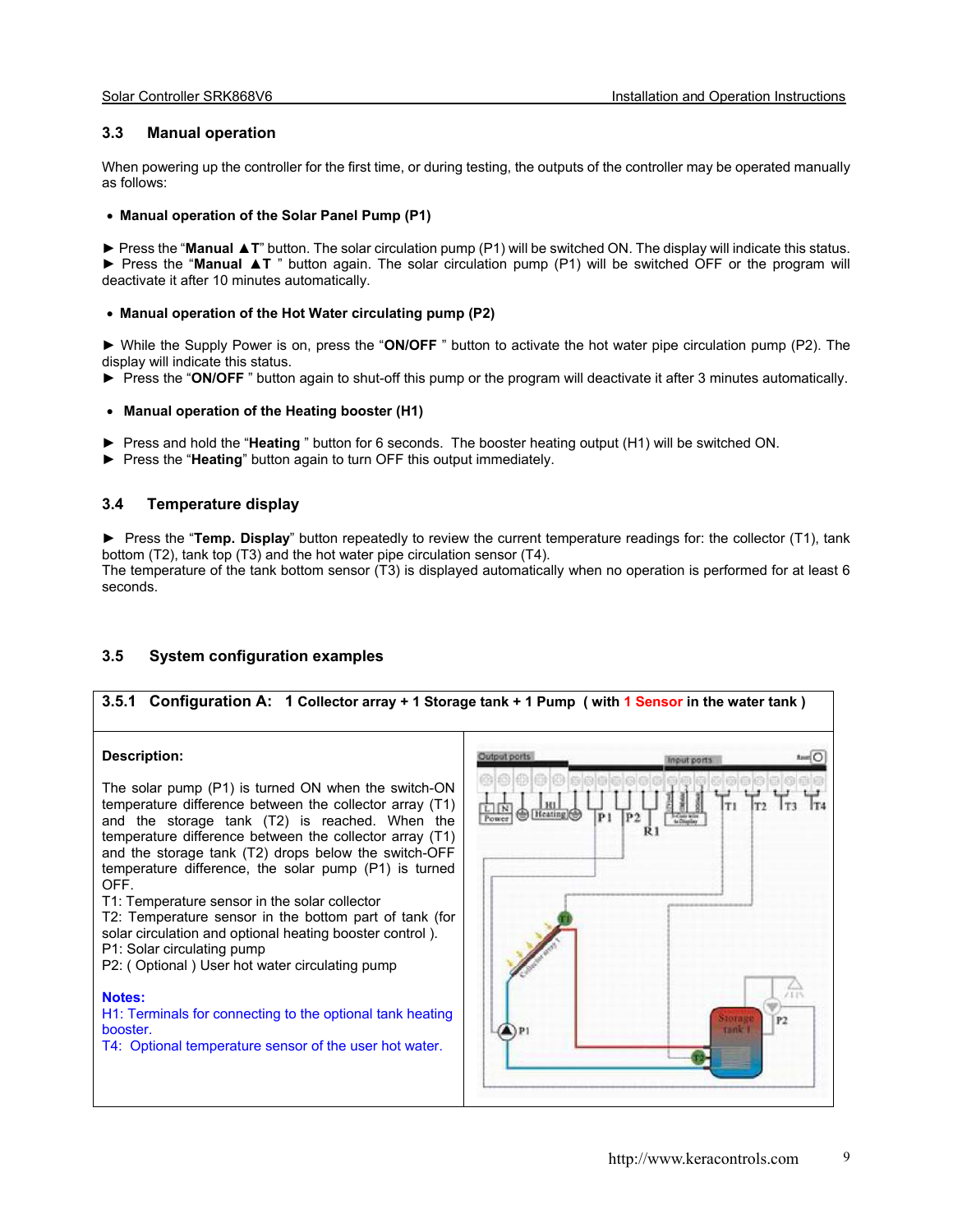

# **3.6 Differential Temperature control**

### **Functional description:**

The Solar panel pump P1 is controlled by the temperature difference. As long as the temperature difference between the collector and the tank is higher than the preset value, this pump remains ON.

For example: If the switch-ON temperature difference is set to  $8^{\circ}$ C (14F), and the switch-OFF temperature difference is 4°C (7F), then for instance:

When the temperature in the bottom part of the tank is +20 $^{\circ}$ C (+68F), the collector temperature must rise above +28 $^{\circ}$ C (+82F) to turn ON the pump P1, and the pump will be switched OFF when the temperature falls below +24 $\degree$ C (+75F).

Important information: The controller default switch-ON temperature difference is set to 8<sup>o</sup>C (14F) and the switch-OFF difference is set to 4°C (7F). These are usual standard solar system recommended settings. They should be altered only in special applications like for instance in very large systems.

# Note: To prevent errors, the controller minimum differential  $(\Delta T_{on} - \Delta T_{off})$  is limited to  $2^{\circ}C$  (4F).

#### **Setup procedure:**

► Press the "▲**T**" button. The temperature display will flash.

► Press "▲" "▼" button to adjust the switch-ON temperature difference. Adjustable range:  $2^{\circ}$ C to 15 $^{\circ}$ C (4F to 27F). The default value =  $8^{\circ}$ C (14F).

► Press the "▲**T**" button again.

► Press "▲" "▼" button to adjust the switch-OFF temperature difference. Adjustment range:

 $0^{\circ}$ C (0F) to [ $\triangle$ Ton - 2°C (4F)]. The default value = 4°C (7F). After 6 seconds, the controller will lock-in the setting.

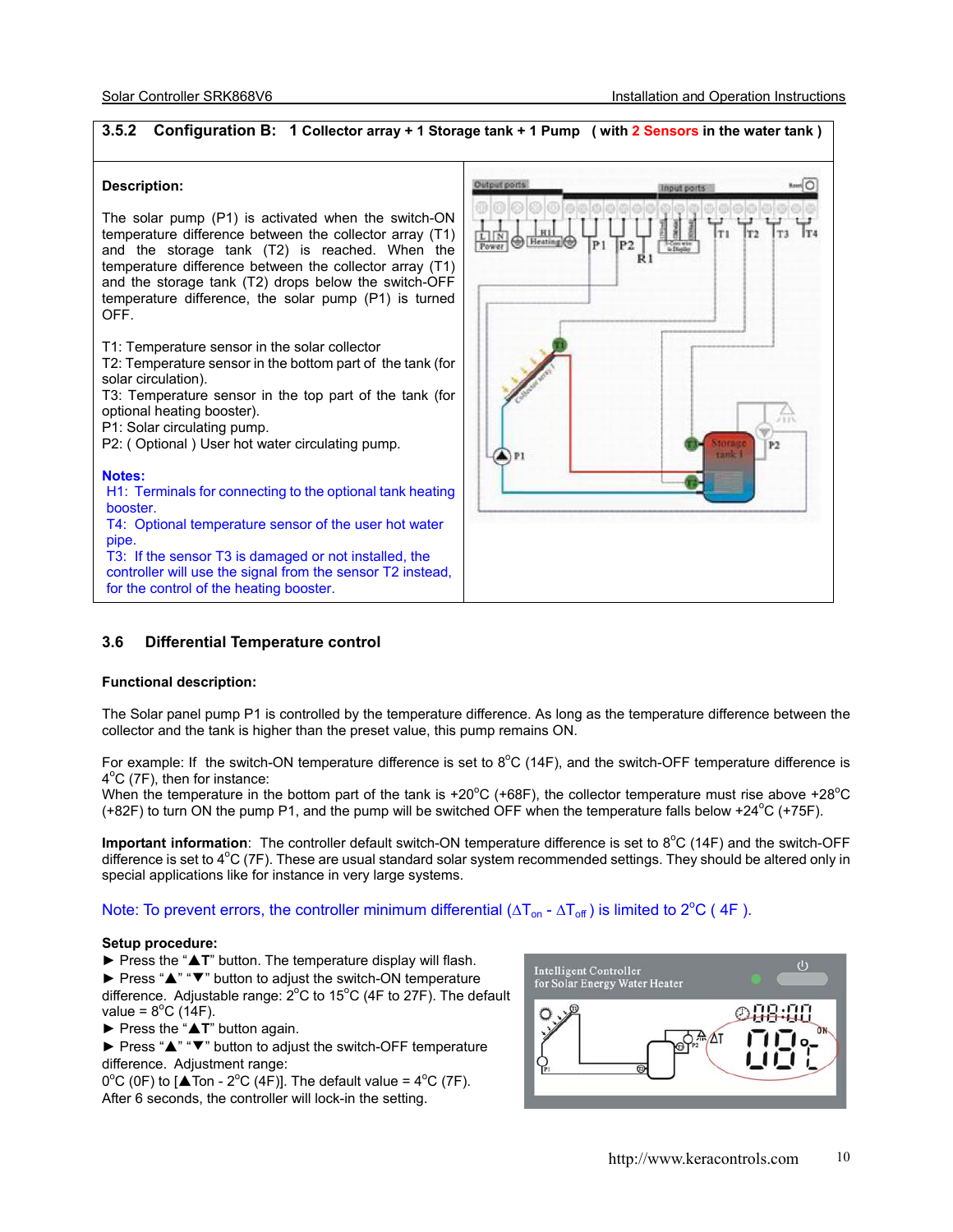# **3.7 Programmable, Temperature controlled Heating Booster for UP TO 3 periods per day**

The solar controller can be combined with an optional heating booster that can automatically control the tank water temperature during the time periods for heating. During these ( up to ) 3 programmed periods of the day the heating booster output (H1) is activated when the temperature (T3), usually located at the top part of the tank, is  $6^{\circ}$ C (11F) below the programmed switch-OFF temperature. When T3 exceeds or equals the preset temperature, this output is turned OFF.

#### **Setup steps:**

- ► Press the "**Heating**" button. The time will flash.
- ► Press "▲" "▼" button to set the ON hours
- ► Press"←"、"→" button to shift to the ON minutes
- ► Press "▲" "▼" to set the minutes
- ► Press "←"、"**→**" again to shift to the OFF temperature preset
- ► Press "▲" "▼" to set the OFF temperature value
- ► Press "**Heating**" button again to set the OFF time
- ► Press "▲" "▼" button to set the OFF hours
- ► Press"←"、"→" button to shift to the OFF minutes
- ► Press "▲" "▼" to set the minutes
- After 6 seconds, the controller will lock-in the settings.
- Repeat the above steps three times for the 3 different periods per day. The number (1-3) on the display will indicate the time period being preset.
- Default settings:
- 1-st heating period: From 4:00 AM (ON) till 5:00 AM (OFF)
- 2-nd heating period: the booster is deactivated. The settings are 10:00 AM (ON) till 10:00 AM (OFF)
- 3-rd heating period: 5:00 PM (ON) till 10:00 PM (OFF) NOTE: The Default OFF temperature for the booster is  $55^{\circ}$ C (131F).

#### NOTES:

- To turn OFF the heating booster for one of the 3 periods, set the ON (start) time and the OFF (stop) time to the same time.
- Pressing the "Heating" button will display the programmed settings.

### **MANUAL operation:**

To turn ON the booster heating (H1) manually, press the "**HEATING**" button 3 times while the temperature T3 is lower than  $+50^{\circ}$ C (+131F).

To turn OFF the heating manually, press the button again once.

The booster heating control output will be automatically switched OFF when the temperature (T3) reaches +55 $\mathrm{^{\circ}C}$  (+131F).



**HEAT** Note: The heating booster output (H1) is active when this symbol is shown on the display.

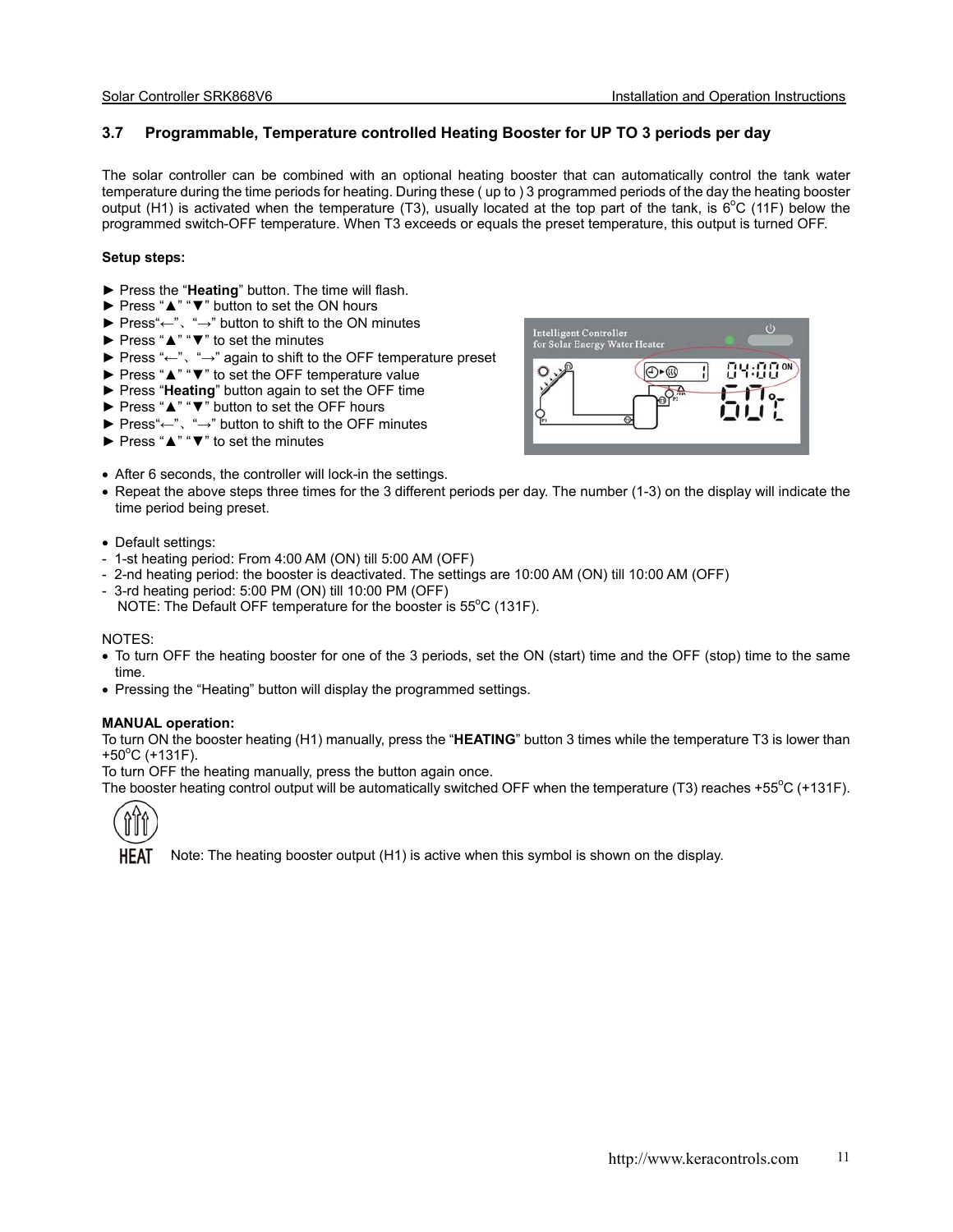# **3.8 Time controlled user Hot Water circulation for UP TO 3 periods per day**

The controller can be programmed for up to 3 periods of each day to activate the P2 output that can be used to control a pump to circulate the hot water in the user hot water pipe. During each of the programmed time periods the pump control output (P2) will be switched ON for 3 minutes and then OFF for 15 minutes. This sequence will continue throughout each of the 3 preprogrammed periods of each day.

#### **Setup procedure:**

►Press the "**Pipe timing**" button to set the START time of circulation. The time will flash.

- ►Press "▲""▼" button to adjust the START hour
- ►Press "←"、"→" button to go to minutes
- ► Press "▲""▼" button to adjust the START minutes
- ► Press the "**Pipe timing**" button again to set the END time of circulation
- ► Press "▲""▼" button to adjust the END hour
- ► Press " $\leftarrow$ ", " $\rightarrow$ " button to go to minutes
- ► Press "▲""▼" button to adjust the END minutes

After 6 seconds, the controller will lock-in the settings.



Perform the above procedure for all three time period for the day. A number 1-3 displayed on the screen to indicate the preset time period.

#### NOTES:

- To turn OFF the timed circulation for one of the 3 periods, set the ON (start) time and the OFF (stop) time to the same value.
- During normal operation, pressing the "**Pipe timing**" button will display the programmed settings.

#### **Manual operation:**

During normal operation, the hot water circulation pump control output (R1) can be turned ON manually by pressing the "**ON/OFF**" button. The "Pipe circulation" symbol will be displayed and the R1 output will be activated for a 3 minute period, then it will stop automatically.

To stop the pump P2 manually, press the "**ON/OFF**" again.

# **3.9 Temperature controlled user Hot Water circulation**

**Note:** T4 sensor is not included with the standard controller. The user needs to have an extra temperature sensor T4 to be able to use this function.

The controller can provide a temperature-controlled hot water circulation function. This function needs an extra hot water circulation pump ( P2) and a sensor (T4), which should be placed on the house hot water return pipe. When the temperature sensed by the sensor T4 is lower than the preset ON temperature, the hot water circulation pump (P2) is activated and works until the temperature exceeds the OFF temperature.

For instance: if the preset ON temperature is 40°C, then when T4 is lower than 40°C, the P2 pump is activated and it will be turned OFF when the temperature is higher than  $45^{\circ}$ C.

### **To Enable / Disable this function:**

►Press the "SET" button 2 times. The hot water circulation temperature setting will flash. The default setting is "OFF" indicated on the display as: "-- --".

► Press "OK" button to activate this function.

► Press "▲""▼" button to adjust the temperature of circulation pump.

Adjustable range:  $20^{\circ}$ C(68F) to 50 $^{\circ}$ C (122F).

After 6 seconds, the controller will lock-in the settings.

► To deactivate this function press "OK" button while in the circulation temperature preset mode. The display will indicate: " -----" .

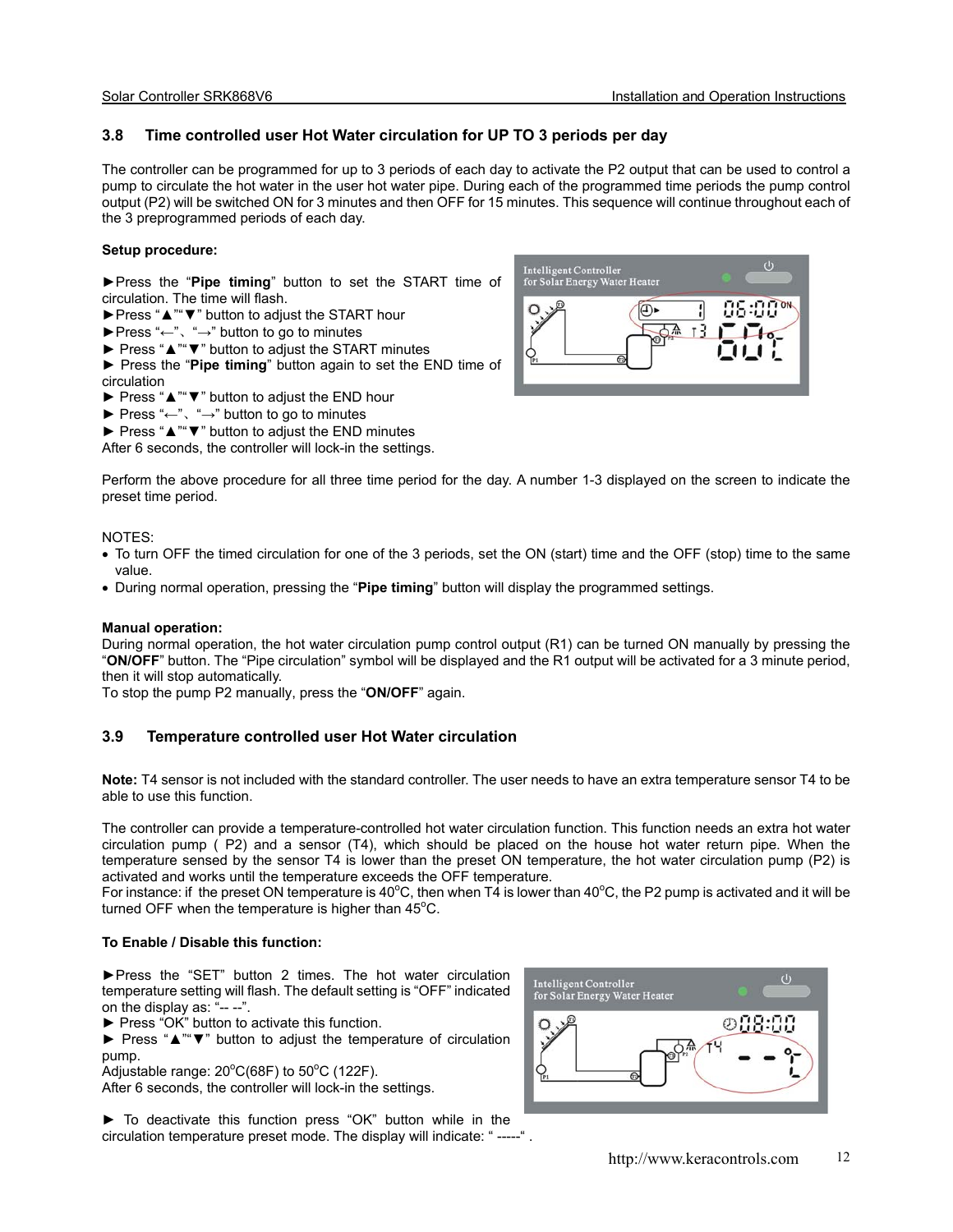#### **IMPORTANT NOTE: Do not set the time period that cross over the 24:00 hrs (12 midnight ). The controller may not schedule the timing properly.**

#### Note:

- The Temperature controlled hot water circulation function has higher priority than the Time controlled hot water circulation function.
- If the Temperature controlled hot water circulation function is deactivated, then the Time controlled hot water circulation function is activated automatically.
- The location of the sensor T4 should be at least 1.5m (5 Ft) away from the tank in order to prevent undesired operation.

# **3.10 Anti Freeze protection**

**Note:** this function should only be used in systems that do not use anti-freeze liquid.

A) If this function is enabled, the solar pump control output (P1) will be switched ON when the temperature of the collectors (T1) falls below the preset ON temperature of the anti-freeze protection.

When the collector temperature T1 rises  $5^{\circ}$ C (9F) higher than the preset ON temperature of the freeze protection, the controller will turn OFF the solar pump output (P1).

B) If this function is enabled and the tank temperature (T2) falls below +10°C (+50F), the heating booster output (H1) will be switched ON automatically and it will be switched OFF when the water temperature (T2) rises above +15°C (59F).

### **To Enable / Disable this function:**

► Press the "**SET** " button once. The freeze protection temperature setting will flash.

(The default setting is OFF, display: "-- --" )

► Press the "**OK**" button to enable this function.

► Press "▲" "▼" button to adjust the switch-ON temperature of the freeze protection.

Adjustment range:  $+2^{\circ}$ C to  $+10^{\circ}$ C ( $+36$ F to  $+50$ F).

After 6 seconds, the controller will lock-in the settings.

► To disable this function, press the "**OK**" button while the function is enabled. The display will show: "-- --".



This symbol on the display indicates that the high temperature protection (1) is enabled.

NOTE: In areas where freezing temperatures occur often, we suggest that a solar system with anti-freeze liquid be used rather than water as the heat exchange medium.

# **3.11 High temperature protection ( mode 1 )**

Ŏ.

this mode operates in order to prevent overheating of the water in the tank, the controller checks the temperature of the tank on T2 sensor. When T2 rises above +95°C (+203F), the solar pump (P1) is deactivated. When the temperature T2 drops below +85 $\mathrm{^{\circ}C}$  (+185F), the system returns to normal operation.

Note: This function default parameters are permanently preset and cannot be altered by the user.

This symbol on the display indicates that the high temperature protection (1) is enabled.

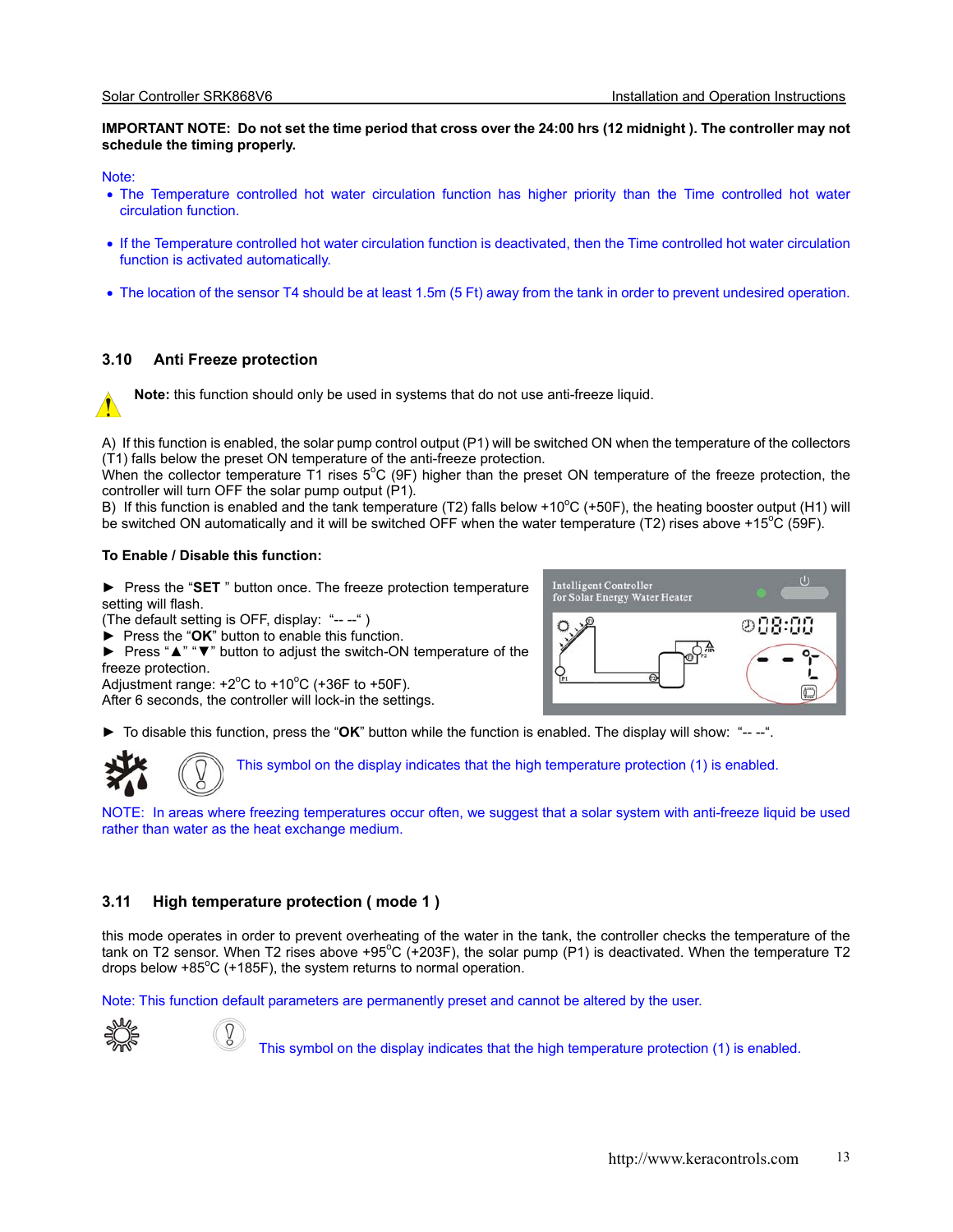# **3.12 High temperature protection ( mode 2 )**

 **Note:** this function is only useful in the solar systems that use a tank with two heat exchangers.

ľ In this mode, an optional, external valve should be installed on the water tank hot water outlet pipe and connected to the R1 output. The controller will check the tank temperature on the sensor T2. If T2 temperature is higher than the preset Maximum temperature for this function, the valve control output (R1) will be switched ON.

When T2 drops  $5^{\circ}$ C (9F) below the Maximum temperature, the R1 output will be switched OFF.

### **To Enable / Disable this function:**

► Press the "**SET**" button 3 times.

The maximum tank temperature setting will flash. (The default setting is OFF, display: "-- --")

► Press the "**OK**" button to activate this function.

► Press "▲""▼" button to adjust the maximum temperature. Adjustment range:  $+80^{\circ}$ C to  $+99^{\circ}$ C (+176F to  $+211$ F).

After 6 seconds, the controller will lock-in the settings.



► To disable this function press the "**OK**" button while in the Maximum temperature preset mode. The display will indicate: "-- --".

This symbol on the display indicates that the high temperature protection (mode 2) is enabled.

#### **3.13** " **o C/o F**" **button**

Ć

► Press the "<sup>o</sup>C/<sup>o</sup>F" button to toggle between the Celsius and Fahrenheit units.

# **3.14 System Protection features**

### **A. Memory protection in case of power failure**

In case of the power failure, the controller saves the settings unchanged. When the power is restored, the controller recovers to the preset mode.

# **B. System Restore ( default ).**

If an error or malfunction occurs in the system, press the "**OK**" button on the panel. The system will recover to the factory default settings.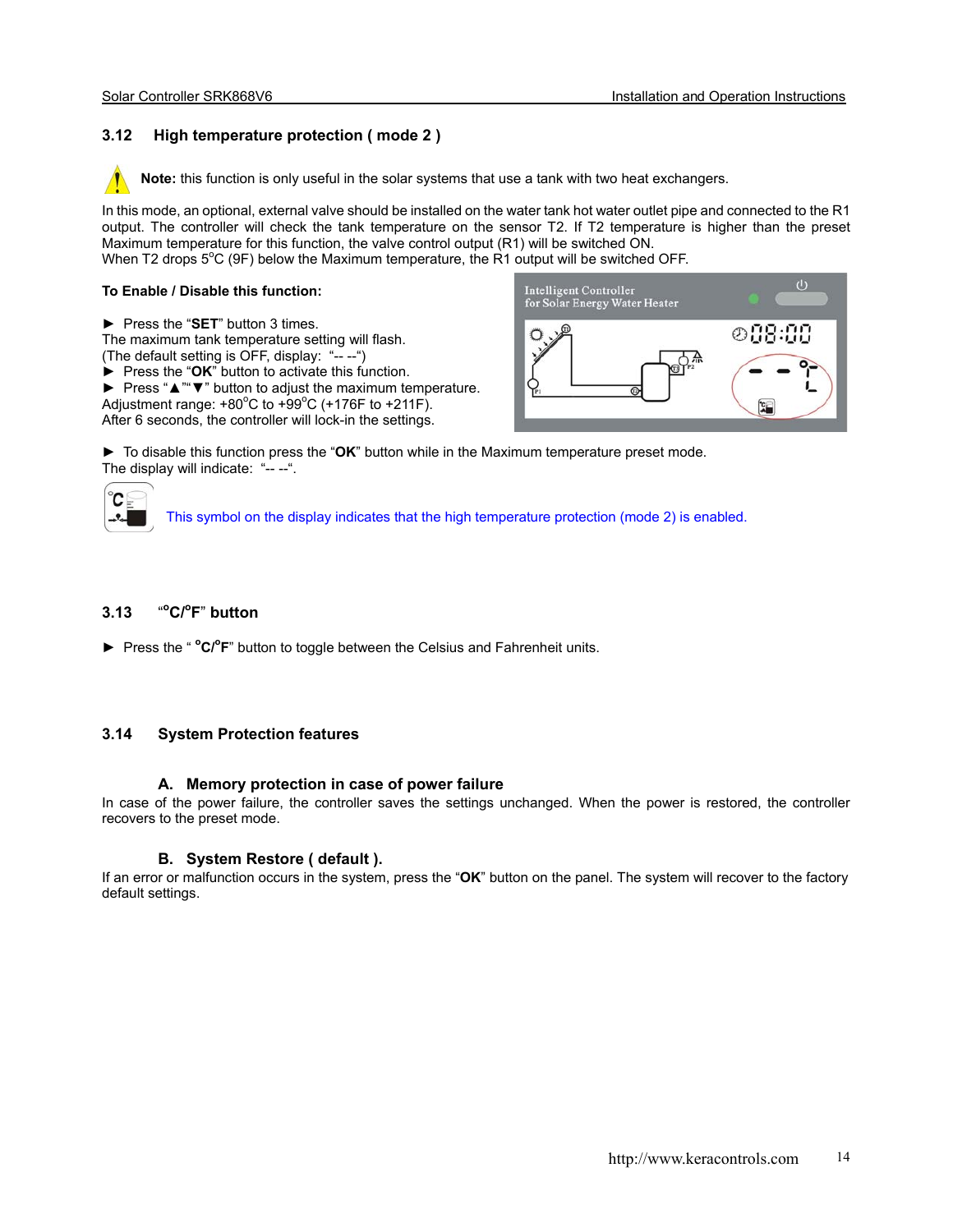# **4. Trouble shooting**

# **4.1 Error protection**

When an open or a short circuit is detected on the temperature sensors connection, the controller will switch OFF the corresponding functions. At the same time an error message will be indicated on the display.

# **4.2 Error messages**

If the control unit is not working correctly, please check the following error messages and follow the error correction procedure.

Error messages flashing on the LCD display:

| Error                         | Description                                        | Cause of error                      | Error correction                                                 |
|-------------------------------|----------------------------------------------------|-------------------------------------|------------------------------------------------------------------|
| message                       |                                                    |                                     |                                                                  |
| T <sub>1</sub><br>flashing    | T1 sensor fault                                    | Sensor wiring open or shorted       | Check sensor resistance<br>value, replace sensor if<br>necessary |
| T <sub>2</sub><br>flashirid   | T2 sensor fault                                    | Sensor wiring open or shorted       | Check sensor resistance<br>value, replace sensor if<br>necessary |
| $T3.99^{\circ}$ C<br>flashing | T <sub>3</sub> sensor fault                        | Sensor wiring open or shorted       | Check sensor resistance<br>value, replace sensor if<br>necessary |
| E0                            | Connection fault between display and<br>controller | Connecting cable is open or shorted | if<br>Check and<br>replace<br>necessary                          |

# **4.3 Preventing potential errors**

Review carefully the information below. Call for the controller repair only when you are sure that none of the problems listed below is responsible for the malfunction.

A potentially defective sensor can be tested using an Ohmmeter. To do this, the sensor wiring must be disconnected, its resistance tested and compared with the values in the table below. A small deviation is acceptable, (Note: Disconnect all power before opening the case )

### PT1000 resistance values

| $\circ$ | ν    | 10   | 20   | 30   | 40   | 50   | 60   | 70   | 80   | 90   | 100  | 110  | 120  |
|---------|------|------|------|------|------|------|------|------|------|------|------|------|------|
| 77      | 1000 | 1039 | 1077 | 1116 | 1155 | 1194 | 1232 | 1270 | 1309 | 1347 | 1385 | 1422 | 1460 |

### NTC 10K B=3950 resistance values

| $\sim$ |       | 10    | 20    | 30   | 40   | 50   | 60   | 70  | 80   | 90  | 00، | 110 | 120 |
|--------|-------|-------|-------|------|------|------|------|-----|------|-----|-----|-----|-----|
| ▵      | 33620 | 20174 | 12535 | 8037 | 5301 | 3588 | 2486 | 759 | 1270 | 933 | 697 | 529 | 407 |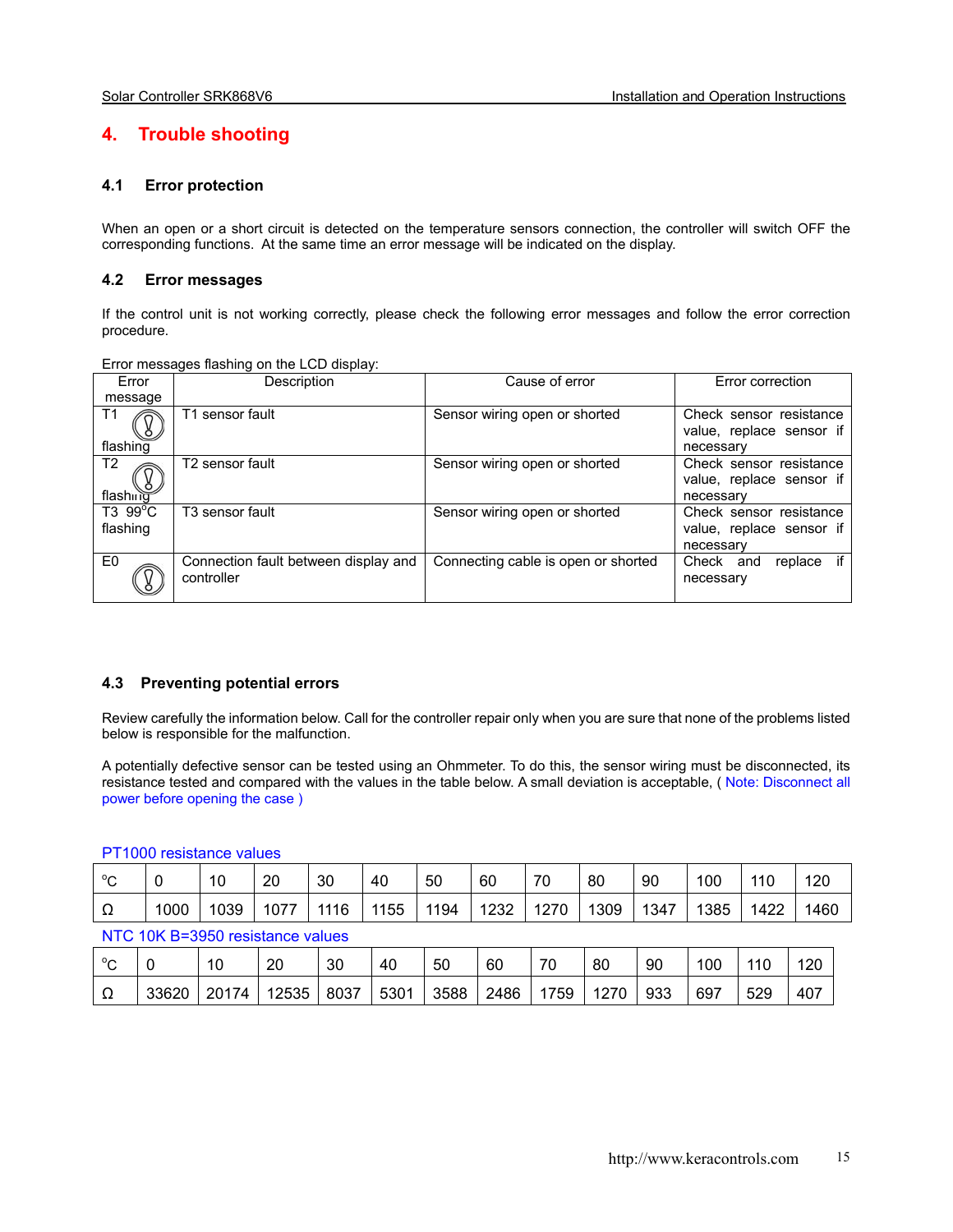# **Possible Causes of errors**

| <b>Symptoms</b>                                                                      | <b>Secondary symptoms</b>                                                              | <b>Possible cause</b>                                                                | <b>Procedure</b>                                                                                                                               |
|--------------------------------------------------------------------------------------|----------------------------------------------------------------------------------------|--------------------------------------------------------------------------------------|------------------------------------------------------------------------------------------------------------------------------------------------|
| Controller does not appear<br>to function at all                                     | Display shows nothing, no<br>display illumination                                      | Controller power supply is<br>interrupted                                            | Check the controller power<br>wiring and connection<br>cable between the<br>controller and the display.                                        |
| The solar pump does not<br>operate despite all correct<br>conditions being satisfied | The pump symbol on the<br>display is flashing                                          | Pump power supply is<br>interrupted                                                  | Check the pump power<br>cable                                                                                                                  |
| Pump does not operate                                                                | The pump symbol on the<br>display is not flashing, error<br>message signal is flashing | Fault (short circuit or open)<br>circuit) in the temperature<br>sensor or its wiring | On the controller, read the<br>current values from all<br>connected temperature<br>sensors, replace all<br>defective sensors and /or<br>wiring |
| The solar pump DOES<br>operate despite the "ON"<br>conditions NOT being<br>satisfied | The pump symbol on the<br>display is flashing                                          | The freeze protection<br>function is activated.                                      | No problem, it is normal. If<br>necessary, disable the<br>corresponding functions.                                                             |